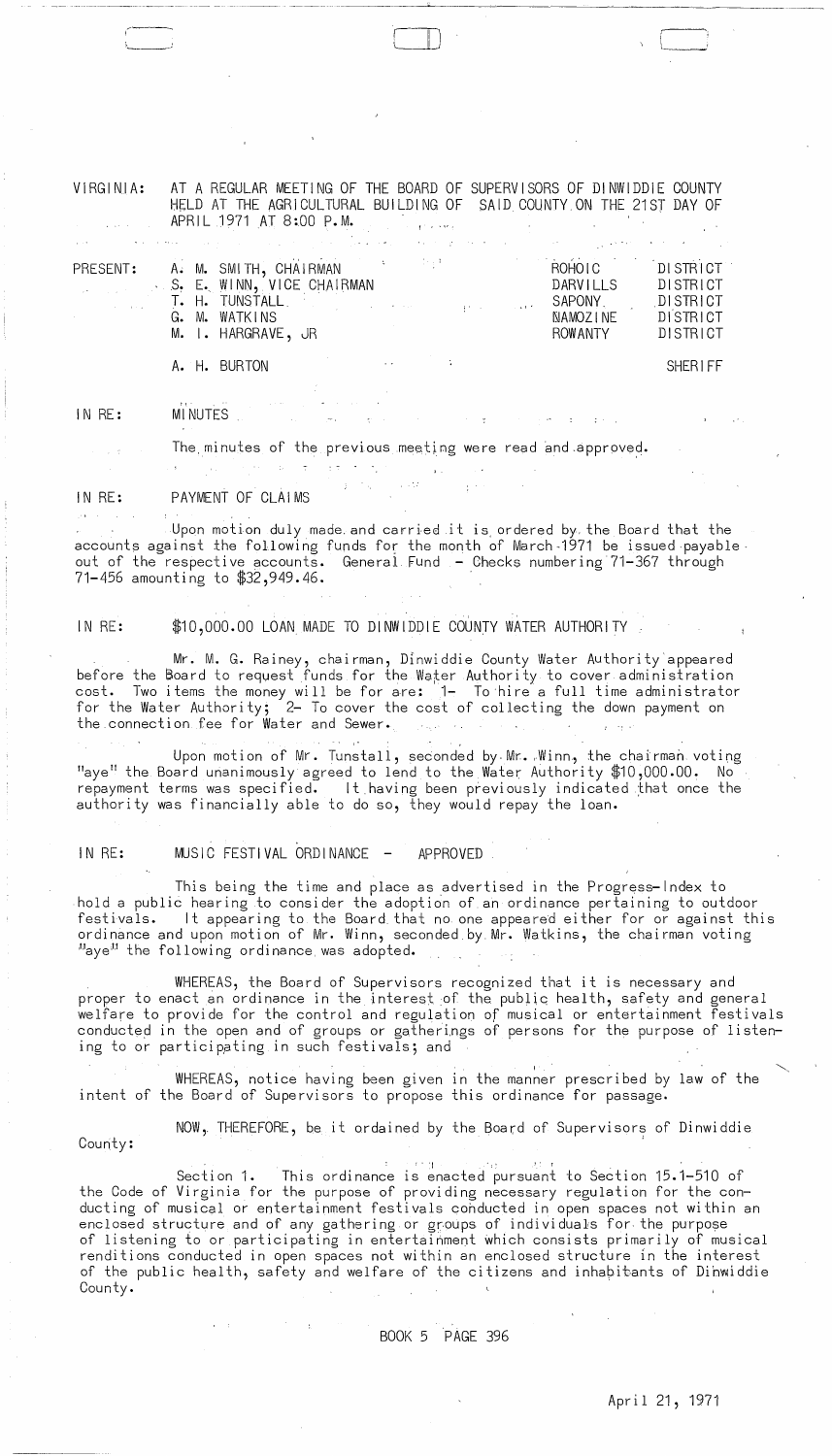Section 2. When used in this ordinance, the following words shall mean:

Virginia.

*v* 

(a) Board shall mean the Board of Supervisors of Dinwiddie County,

(b) Musical or entertainment festival shall mean any gathering of groups or individuals for the purpose of listening to or participating in entertain ment which consists primarily of musical renditions conducted in open-spaces not within an enclosed structure.

Section 3. (a) No person, firm, corporation or partnershic shall state, promote, or conduct any musical or entertainment festival in the unincorporated areas of Dinwiddie County unless there shall have been first obtained from the *Board* a special entertainment permit for said festival.

(B) Application for such special entertainment permits shall be in writing on forms provided for the purpose and filed in duplicate with the Executive Secretary at least twenty-two (22) days before the date of such festival. Such applications shall have attached thereto and made a part thereof the plans, statements, approvals and other documents required by this ordinance. A copy of such application shall be sent by certified mail by the Executive Secretary to each member of the Board the day such applications are filed.

(C) The Board shall act on such applications within twenty-one days from the filing of the same. If granted, the permit shall be issued in writing on a form for the-purpose and mailed by the Executive Secretary to the applicant at the address indicated. If denied, the. refusal shall be in writing and the reasons for such denial stated therein, and mailed by the Executive Secretary to the applicant at the address indicated.

Section 4. Such permit shall not be issued unless the following conditions are met and the following plans, statements and approvals submitted to the<br>Board with the application:

(a) Said application for special entertainment permit shall have attached to it a copy of the ticket or badge of admission to said festival, containing the date or dates and time or times of said festival, together with a statement by the applicant of the total number of tickets to be offered for sale and the best reasonable estimate by the applicant of the number of persons expected to be in attendance.

(b) A statement of the name and address of the promoters of the festival, the financial backing of the. festival, and the names bf all persons or groups who will per£orm at said festival.

(c) A\_statement of the location of the proposed festival, the name and address of the owner of the property on which said festival is to be held, and the nature :and interest of the applicant therein.

(d) A plan for adequate sanitation facilities and garbage, trash and sewage, disposal for persons at the festival. This plan shall meet the requirements of all state and local statutes, ordinances and regulations, and shall be approved by the county health officer.

(e) A plan for providing, food, water, and lodging for the persons at the festival. This plan shall meet the requirements of all state and local statutes, ordinances and regulations, and shall be approved by the county health officer.

(f),  $\Lambda$  plan for adequate medical facilities for person at the festival, approved by the county health officer.

(g) A plan for adequate parking facilities and traffic control in and around the festival area, approved by the Sheriff's Department.

 $(h)$  A plan for adequate fire protection. This plan shall meet the requirements of all state and local statues, ordinances and regulations, and shall be approved by the county forest warden.

 $\frac{1}{2} \sum_{i=1}^n \left( \frac{1}{2} \sum_{j=1}^n \frac{1}{2} \sum_{j=1}^n \frac{1}{2} \sum_{j=1}^n \frac{1}{2} \sum_{j=1}^n \frac{1}{2} \sum_{j=1}^n \frac{1}{2} \sum_{j=1}^n \frac{1}{2} \sum_{j=1}^n \frac{1}{2} \sum_{j=1}^n \frac{1}{2} \sum_{j=1}^n \frac{1}{2} \sum_{j=1}^n \frac{1}{2} \sum_{j=1}^n \frac{1}{2} \sum_{j=1}^n \frac{1}{2} \sum$ 

(i) A statement specifying whether any outdoor lights or lighting is to be utilized, and if so, a plan showing the location of such lights and shielding devices or other equipment to prevent unreasonable glow beyond the property on which the festival is located, such plan to be approved by the Executive Secretary.

 $\mathcal{A}^{\text{max}}$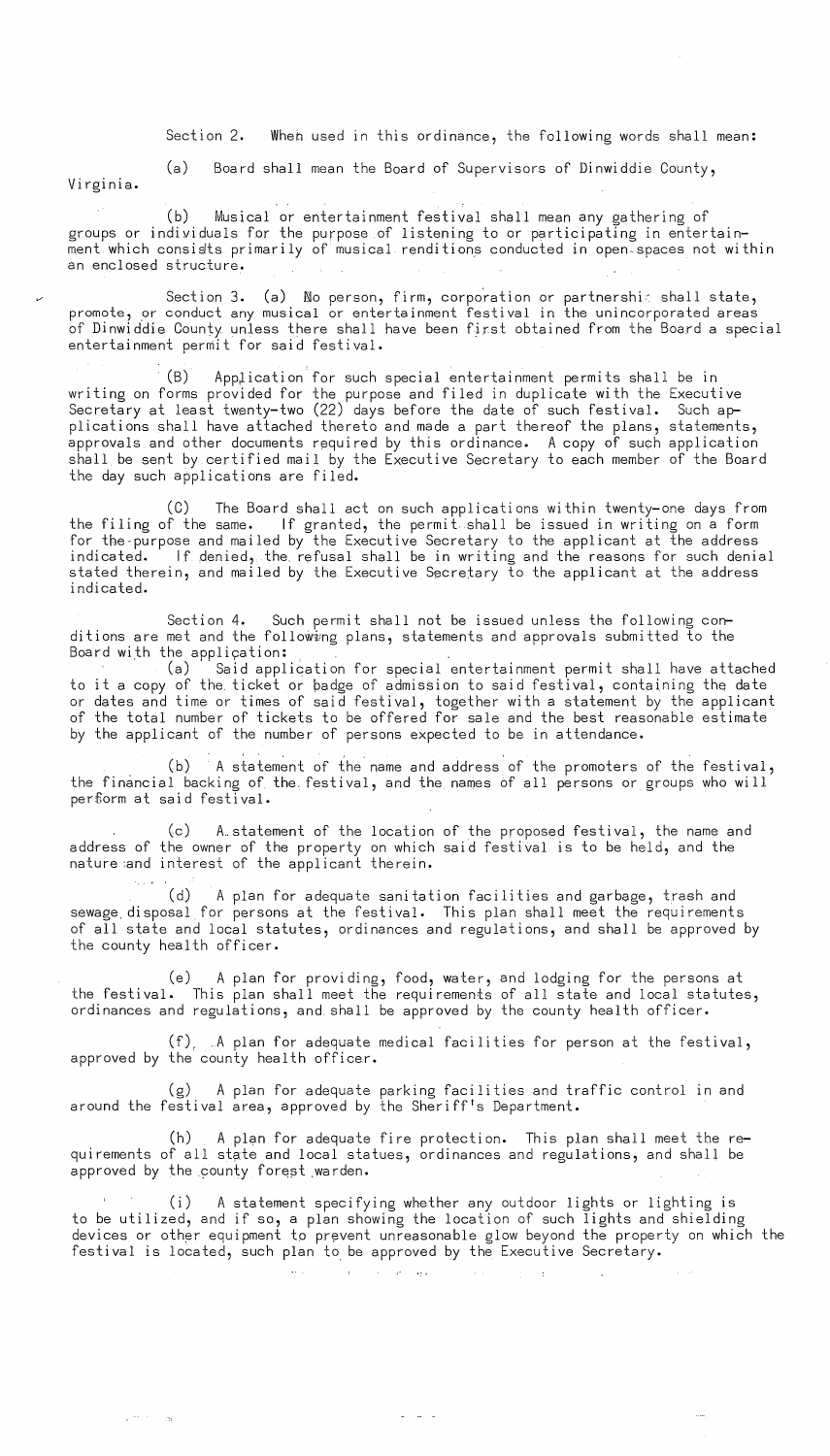(j) A statement that no music shall be played, either by mechanical device or live performance, in such manner than the sould  $\epsilon$ gmanating therefrom shall be unreasonably audible beyond the boundary lines of the property on which the festival (j) A statement that no music shall be<br>vice or live performance, in such manner than the sou<br>unreasonably audible beyond the boundary lines of the<br>is located.

Section 5. Music shall'not be rendered nor entertainment provided for more than eight (8) hours in any twenty-four (24) hour period, such 24 hour periods to be.measured from the beginning of the first-performance at said·festival.

Section 6. No person under the age of eighteen (18) years of age shall be admitted to any festival unless accompanied by a parent or guardian, the parent or guardian to remain wi th the said person at all times.

Section 7. No permit shall be issued under this ordinance unless the applicant shall furnish to the Board written permission for the Board, its lawful agents, or duly constituted law enforcement officers to go upon the property at any time .and made an inspection· for the purpose· of ,determining compliance wi th the provisions of this ordinance. The Board shall have the right to revoke any permit issued under this ordinance upon noncompliance with any of its provision and conditions.

 $1.224\pm0.04$  and  $0.01$  $\mu(t_1)$  and Section 8. Any person, firm or corporation who violates any provison of this ordinance shall be guilty of a misdemeanor, and upon conviction thereof, shall be punished by a fine not exceeding-Three Hundred Dollars (\$300.00) or by confinement in jail not exceeding Thirty (30) days, or by both such fine and imprisonment. Each individual violakioncand each-individual violation continuing in·excess of 24 hours shall constitute a separate individual violation and each such violation shall constitute a separate offense. The Board may bring $_{\odot}$  suit in the Circuit Court of Dinwiddie County to restrain, enjoin, or otherwise prevent violation of this ordinance.

Section 9. It is declared to be the intent of the Board that if any section, subsection, sentence, clause, phrase, or portion of this ordinance shall for any reason be held invalid, or unconstitutional by any court of competent jurisdiction, such portion shall-be deemed a separate, distinct and individual provision, and such holding shall not affect the validity of the remaining portions thereof.

Section 10. The provisions of this ordinance shall be liberally construed in order to effectively carry out the purposes of this ordinance in the interest of the public health, welfare and safety of the citizens and residents of Dinwiddie County.

Section 11. This ordinance shall be in full force and effect upon adoption by the Board of Supervisors of Dinwiddie County.

 $\label{eq:2.1} \mathcal{L} = \mathcal{L} \mathcal{L} \left( \mathcal{L} \right) \mathcal{L} \left( \mathcal{L} \right) \mathcal{L} \left( \mathcal{L} \right)$ 

IN RE:<br>IN RE: SHOOTING RANGE PERMIT - P. D. WILLIAMS, APPROVED

 $\mathcal{V}=\mathcal{N}(\mathcal{V})$ 

Mr. P. D. Williams, request for a shooting range permit having been introduced at the Board meeting on March 17, 1971 was presented for final action.

Upon : motion of Mr. Hargrave, seconded by Mr. Tunstall the shooting range permit for Mr. P. D. Williams was unanimously approved. The manner of the contract of the contract of the contr

IN RE:  $\overline{ORATER}$  PLANNING DISTRICT  $-$  30¢ PER CAPITA  $-$  APPROVED-

Mr. Charles F. Turner, Executive Director, Crater Planning District, appeared before the Board to explain the per capita contribution request from the member governments of the Crater Planning District. Mr. Turner stated that as originally figured, 20 $\phi$  per capita would be sufficient for the year 1971-72. This request having been based upon the estimated population of the Planning District. When the census count for 1970 was made the actual population was less than the estimation. Therefore, to meet the budget for 1971-72 a per capita contribution of 22 $\frac{1}{2}$  cents was needed.  $\:$  Mr. Turner further explained that for 30 $\phi$  per capita for 1971-72 the Planning District could hire a full time planner to serve all the member governments. Since it was almost impossible for each individual government to hire planners this would be the only way a planner could be obta i ned.

Upon motion of Mr. Hargrave, seconded by Mr. Winn, the Chairman voting "aye" the  $\frac{10}{100}$  unanimously agreed to contribute 30 $\phi$  per capita for the year 1971-72.

)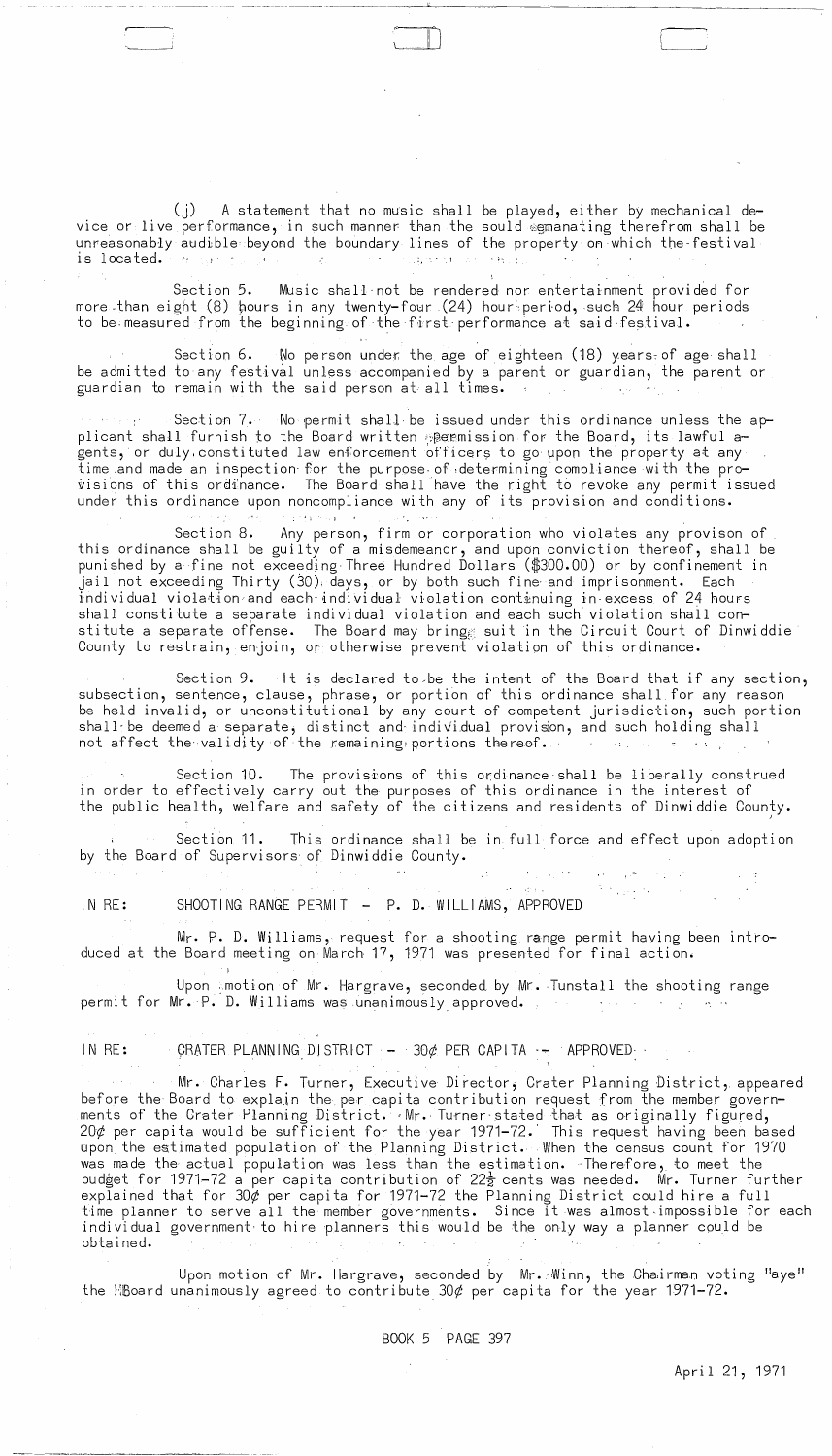## IN RE: JUVENILE DETENTION HOME

Mr. C. **F.** Turner explained to the Board that the Bureau of Probation and Parole of the State Department of Welfare and Institutions is on the verge of locating a juvenile detention center in Chesterfield County to the exclusion of a similar facility in Planning Distric±.19. The Board and Mr. Turner,agreed that Planning District 19 should have a juvenile detention center of its own and not rely upon the facilities of Chesterfield County on a space available basis.

Upon motion of Mr. Hargrave, seconded by Mr. Tunstall the chairman voting "aye" the Board unanimously adopted the following resolution:

WHEREAS, the Board of Supervisors of Dinwiddie County, having been informed of the current status of the long-ppoposed juvenile detention center, to the effect that the Bureau of Probation and Parole of the State Department of Welfare and Institutions is on the verge of an apparently irreversible decision to locate the said facility outside state Planning District 19, to the exclusion of a similar facility in District 19 in the forseeable future, and,

WHEREAS, the said governing body is of the firm opinion that the best interests of this jursidiction and District 19 will not be served by such a decision, because of the relative remoteness of the other location, because of our interest in a strong regional community as intended by the Metropolitan Areas study Commission and Planning District concept, and because conservative population projections are evidence that his District can easily support such a facility,

NOW, THEREFORE, BE IT RESOLVED, that the Board of Supervisors of Dinwiddie County hereby endorses the need for having a juvenile detention center located ·within Planning District 19, as originally proposed by the said Bureau; and that present plans of the Bureau be changed, respect to our use of the facility comtemplated for construction outside the District.

IN RE: EXECUTIVE COMMITTEE MEMBER CRATER PLANNING DISTRICT - DEFERRED

The appointment of an executive committee member for the Crater Planning District was deferred until a later meeting.

#### IN RE: APPOINTMENT OF ROADVIEWERS

Upon motion duly made and carried the following roadviewers were reappointed for the year 1971:

Mr. M. E. Bass, Rowaßty District; Mr. C. E. Thweatt, Rohoic District; Mr. W. A. Procise, Darvills District; Mr. William F. Green, Namozine District and Mr. C. Yl Avery, Jr, Sapony District.

 $IN RE:$  ADOPTION OF SOUTHERN BUILDING CODE  $-$  APPROVED

This being- the time and place as advertised in the Progress-Index to hold a public hearing to coosider ·the adoption of the Southern Building Code. Mr. Thomas **F.**  Elmore, Executive Director, Southside Home Builder's Association, Mr. Neil Barnes and Mr. James **L.** ·Blaha,-Building Inspector, Dinwiddie County appeared in behalf of this adoption. No ome appeared in opposition.

Upon motion of Mr. Hargrave, seconded by Mr. Winn, the chairman voting "aye" the Board unanimously adopted for the purpose of establishing rules and regulations for the construction, alteration, improvement, removal, demolition, equipment, use and occupancy, location and maintenance of buildings and structures, including permits and penalties, that certain building code known as the Southern Standard Building Code, being particularly the 1969 edition thereof and the whole thereof, as amended, except Section 107.4A, of which not less than two copies have been and now are filed in the office of the clerk of the circuit court of the county and the same are hereby adopted and incorporated in this chapter as fully as if set out at length herein, and the provisions thereof shall be controlling in the construction and alteration of all buildings and structures therein contained within unincorporated areas of the county.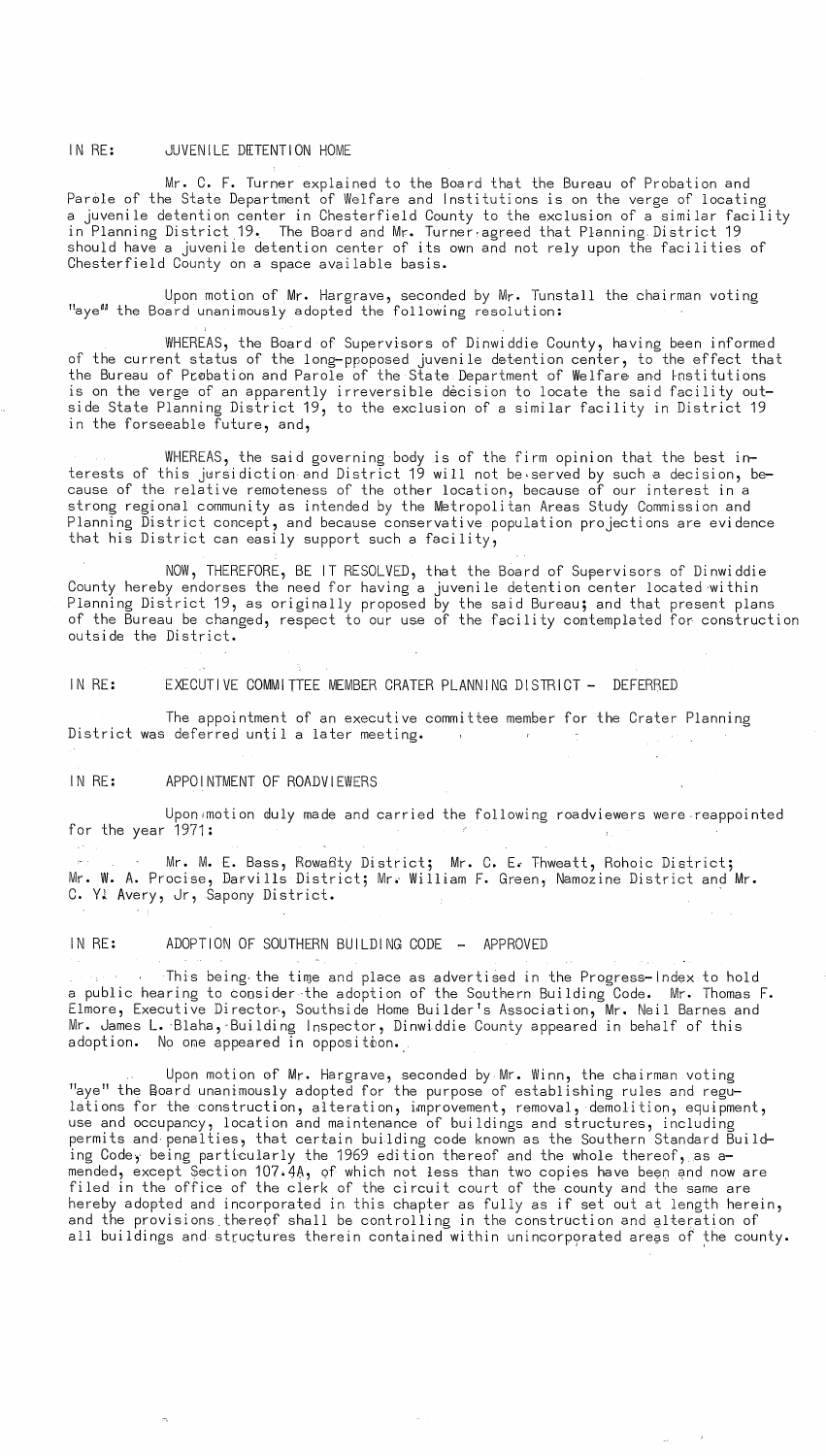## IN RE: SCHOOL BOARD BUDGET APPROVED FOR YEAR 1971-72

Mr. T. W. Newsom presented the school board budget for the year 1971-72. Upon motion of Mr. Winn, seconded by Mr. Hargrave, the school budget was unanimously approved as presented.  $\,$  Total budget is  $\text{\#3,663,713.71}$  and of this total the County's portion is \$1,755,793.71.

- -- ---- ----------'-----------------------

## IN RE: EXTENSION SERVICE BUDGET APPROVED FOR 1971-72

The Extension S<sub>e</sub>rvice budget for the year 1971<del>-</del>72 in the amount of \$15,000.00 was accepted. The original amount requested was \$16,950.00. Of this \$15,000.00 approved \$14,000.00 was budgeted for salaries and \$1,000.00 for telephones.

#### IN RE: HEALTH DEPARTMENT BUDGET 1971-72 - APPROVED

Upon motion of Mr. Hargrave, seconded by Mr. Watkins, the Board unanimously approved the Health Department Budget in the amount of \$14,613.00 for the year 1971-72.

#### $IN RE: RESOLUTION - 1-85 \& 460$

Upon motion of Mr. Winn, seconded by Mr. Hargrave, the Board unanimously<br>approved Project #0085-026-101, L-803. This project pertaining to landscaping of 1-85 in Dinwiddie County.

Upon motion of Mr. Watkins, seconded by Mr. Tunstall the Board unanimously approved Project  $# 646-026-104$ , PE-103,  $C-506$ , RW-206. This project dealing with the relocation of Route 460 in Dinwiddie County.

## IN RE: DINWIDDIE COUNTY VOLUNTEER FIRE DEPARTMENT

Mr. Robert L. Mengel, Fire Chief, Dinwiddie County Volunteer Fire Department appeared before the Board to discuss rental of a building or the erection of a new building to house the Dinwiddie Fire Department vehicles.

After much discussion, Mr. Mengel was advised that the Board would look into this matter and he would be notified to appear at a later meeting. The Executive Secretary was instructed to contact the owners of the old Dinwiddie Motor Company buibding relative to rental or purchase of this building.

Mr. Mengel told the Board of Supervisors that no one would even look at the old jail to reemodel for a fire house or remodeling for any use.

There being no further business to be brought before the Board the meeting adjourned at 10:35 P.M.

Smith, Chairman